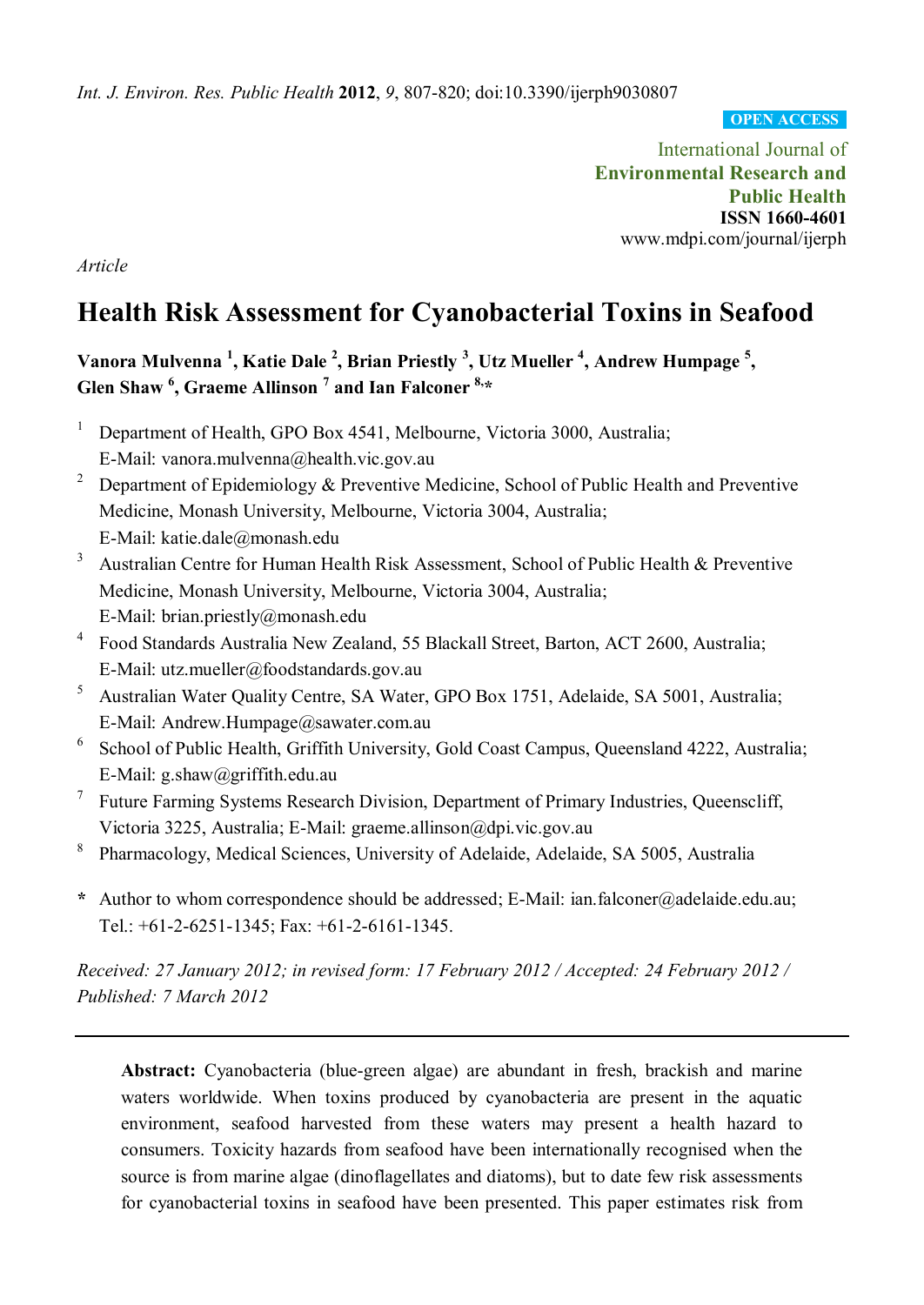seafood contaminated by cyanobacterial toxins, and provides guidelines for safe human consumption.

**Keywords:** cyanobacteria; blue-green algae; toxins; seafood safety; health guidelines

# **1. Introduction**

The Gippsland Lakes are a system of coastal lagoons situated in southeast of Victoria (Australia), approximately 200 km east of Melbourne and are important for recreational, tourist and commercial activities. The Lakes are a commercial seafood source, including shellfish, crustaceans and fish, as well as providing popular recreational fisheries. Considerable modifications to the Lakes catchments have occurred since European settlement with agricultural and fisheries development, including the creation of a permanently open entrance to Bass Straight in 1889. This environment, which was once a freshwater lake, is now a more saline, high nutrient region, and cyanobacterial (blue-green algal) blooms have now become a common occurrence. Since 1985, there have been seven non-cyanobacterial blooms recorded in the Lakes (usually diatoms or dinoflagellates), and 12 cyanobacterial blooms [1]. *Nodularia spumigena* is the most frequent cyanobacterium to bloom, with sporadic *Anabaena circinalis* and *Microcystis aeruginosa* blooms.

Cyanobacterial blooms are largely dependent on nutrient availability and water temperature, and the predominant species affected by salinity. Warmer waters during summer accelerate growth of the organisms [2]. Cyanobacterial blooms are a public health concern because the toxins that some species of cyanobacteria produce can have harmful effects on consumers, whether this is through drinking water, recreational exposure or from seafood. All three common bloom-forming cyanobacteria in the Gippsland lakes are toxic species. *Nodularia spumigena*, which is abundant in the Lakes, was the first cyanobacterium to be identified in the scientific literature as the cause of livestock poisoning in 1878 [3]. Cyanobacterial toxins have been shown to bioaccumulate in aquatic organisms such as shellfish, prawns and fish, and have previously resulted in restrictions on the collection of these organisms from the Gippsland Lakes [4,5]. In many cases the toxicity is sublethal to these aquatic species, which allows the animals to survive long enough to accumulate toxins and transfer them along the food chain [4]. It is possible that the concentration of cyanobacterial toxins in seafood can reach levels at which human consumption should be discouraged [6]. With the exception of the worldwide adoption of guideline levels for saxitoxins in seafood (for example based on Food Standards Australia New Zealand (FSANZ) Food Standard 1.4.1), there are no national guidelines that advise on safe levels of cyanobacterial toxins in seafood.

In order to provide advice and to define acceptable levels of cyanobacterial toxins in seafood in Victoria, Australia, the Victorian Department of Health convened a scientific advisory group to carry out a risk assessment regarding commercial and recreational seafood safety in the Gippsland Lakes. The seafoods of concern were fish, prawns and mussels harvested from the lakes. The identified toxins for the risk assessment were microcystins, nodularin, saxitoxins and cylindrospermopsin, all of which have been found in Australian aquatic environments and are distributed worldwide [6].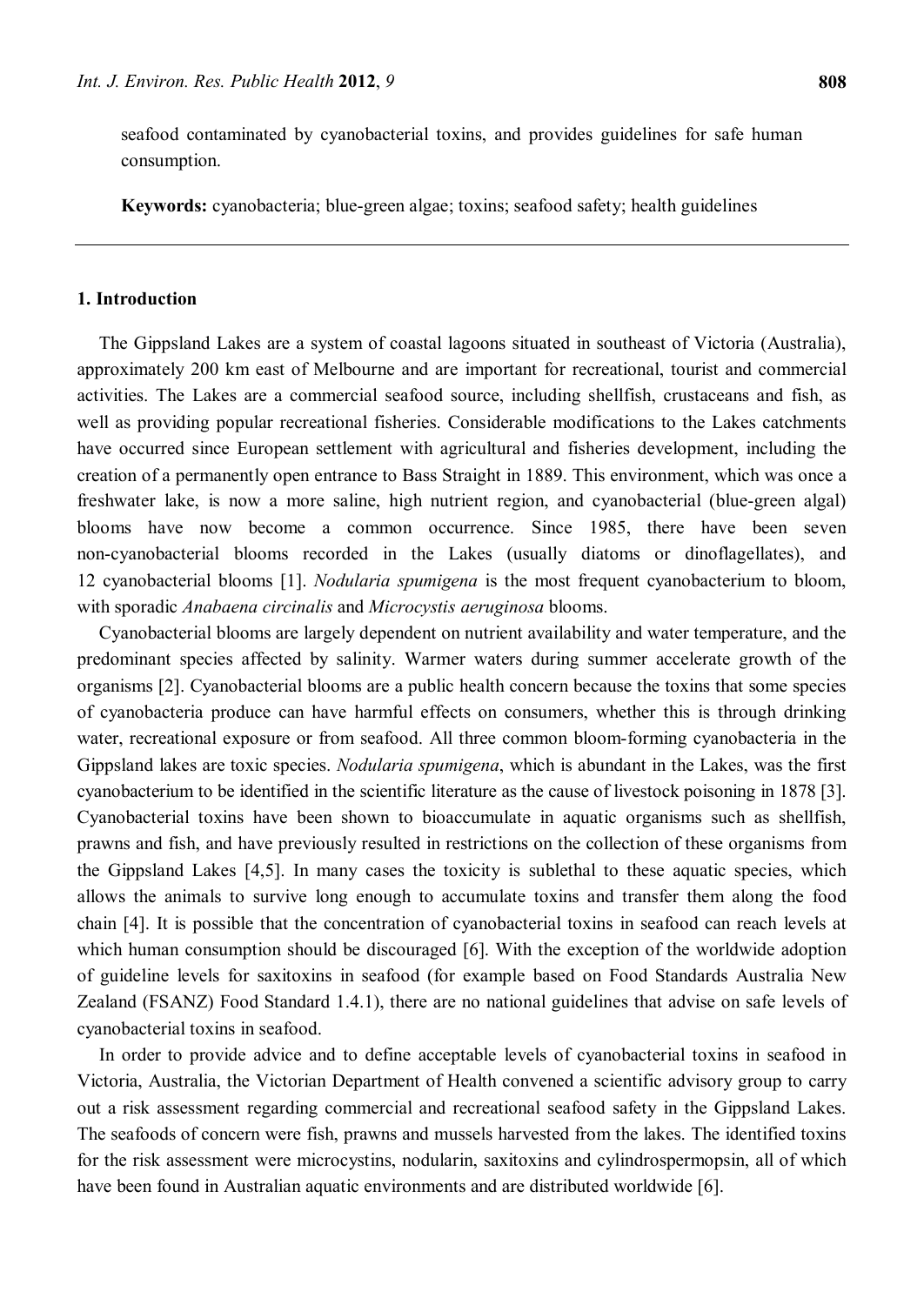#### **2. Methods, Results and Discussion**

#### *2.1. Risk Assessment Methodology*

The standard human health risk assessment approach was employed, which incorporates the following steps:

- (1) Hazard identification—qualitative determination of the potential of a chemical or agent to cause adverse effects in humans.
- (2) Dose-response assessment—examination of the quantitative relationship between the hazard at different exposure levels and the incidence of adverse effects in humans or other animals.
- (3) Exposure assessment—determination of the route, frequency and duration of the exposure, including the nature of exposed populations.
- (4) Risk characterisation—integration of hazard presence, dose-response and exposure assessment information.

#### *2.2. Hazard Identification*

In carrying out the hazard identification and dose-response assessment of cyanobacterial toxins in seafood, the majority of relevant studies identified had been undertaken on saxitoxins of marine dinoflagellate origin, with few reported cases of human cyanobacterial toxicity associated with seafood consumption [7]. In addition, none of the reported cases detailed the adverse effects in humans as a function of dose. However human toxicity from cyanobacterial toxin contamination of dialysis fluid, drinking water and recreational water consumption has been demonstrated.

#### *2.3. Dose-Response Assessment*

With no direct information regarding the human health risks of cyanobacterial toxins in seafood as a function of degree of exposure (dose-response), it is necessary to extrapolate information from animal toxicity studies. There are several different types of animal studies used to identify hazards and to assess the dose-response. They include acute, sub-chronic, chronic, reproductive and developmental toxicity, as well as genotoxicity studies [8]. As only oral exposure is relevant when considering toxin exposure from seafood, animal studies in the published literature that were conducted in accordance with the OECD 1998 Guideline for the Testing of Chemicals for sub-chronic oral toxicity were assessed [8,9]. Where possible, experimental data from two species, one rodent and one non-rodent, was used.

To determine the safe dose of potentially toxic materials in the diet, toxicological data is used to calculate a Tolerable Daily Intake (TDI). This is an estimate of the intake of a substance which is without appreciable health risk to consumers over their lifetime. However, as the cyanobacterial toxins are acutely toxic and consumers may eat large portion sizes on occasions, it is also appropriate to consider establishing an acute reference dose (ARfD). The ARfD is an estimate of "the amount a substance in food or drinking water, normally expressed on a body weight basis that can be ingested in a period of 24 hours or less without appreciable health risks to the consumer on the basis of all known facts at the time of the evaluation" [10]. The ARfD is used to assess the dietary risk for those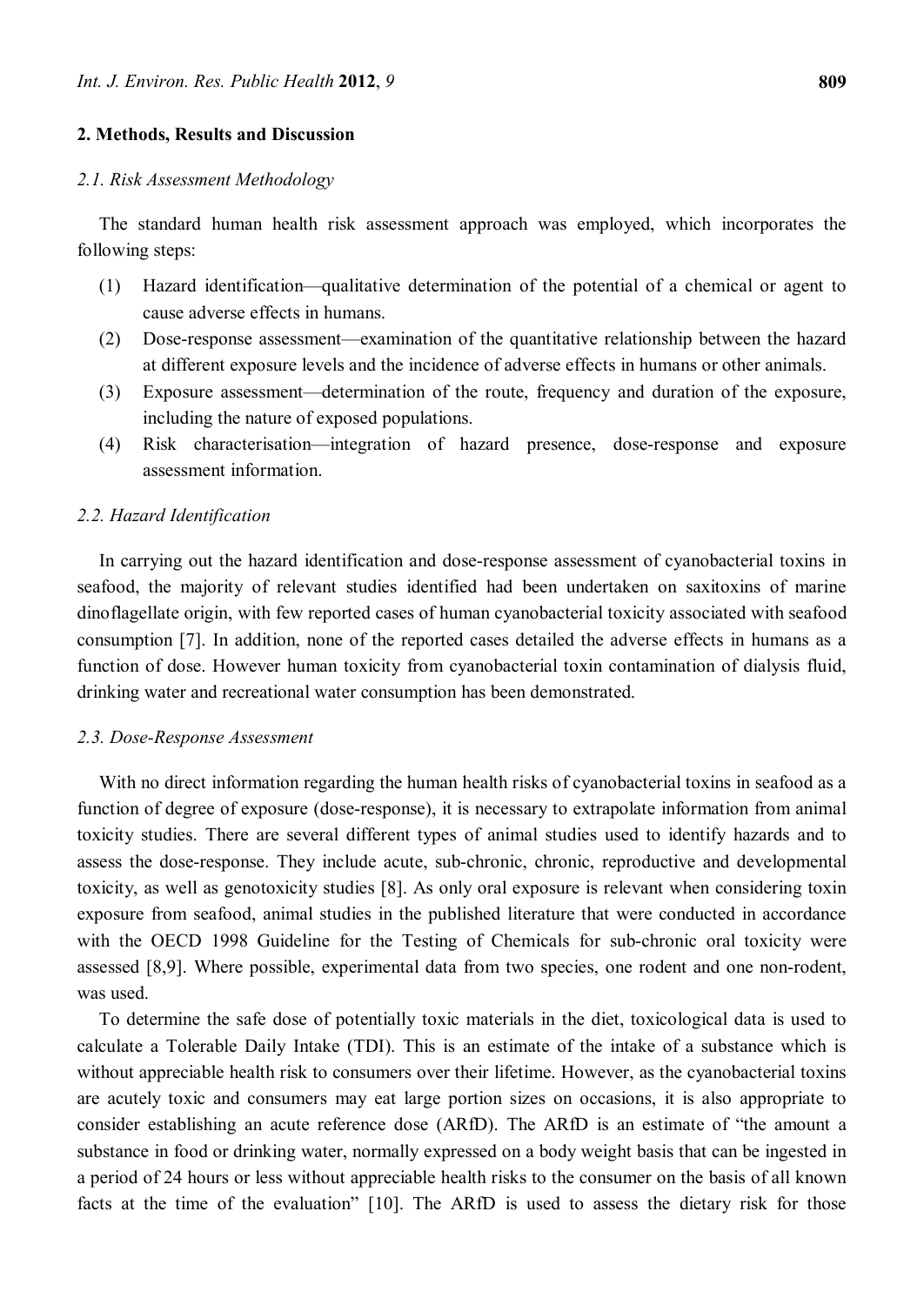consumers who eat high levels of seafood in a single meal or over a single day, while the TDI is used to assess the dietary risk for those consumers that eat the average level of seafood over a lifetime. Both the TDI and ARfD are calculated from experimental data for the intake of the substance which has no detectable adverse health effects, called the No Observed Adverse Effect Level (NOAEL).

Uncertainty factors are applied to the NOAEL to allow for variations in individual sensitivity, extrapolation between human and animal studies and to account for uncertainties in data. The standard factors are 10 for intraspecies (within human) variability, 10 for interspecies (rodent compared to human) variability, and an additional (third) variable factor for limitations in data. Limitations in the data that this additional factor may account for include: the use of only one sex or species of animal; possibility of mutagenicity or carcinogenicity; teratogenicity or reproductive toxicity. In the derivation of all health guideline values for cyanobacterial toxins in seafood (refer to Section 3 below) this additional factor was assigned a value of 2. For each of the toxins the limitations in the data that necessitated this value of 2 varied (see below). It should be noted, however, that for none of the toxins did this value aim to allow for the fact the toxicity trials were sub-chronic rather than lifetime. For these toxins this was not regarded as a limitation in the data because the seasonality and irregularity of toxic cyanobacterial blooms mean that human exposure to the toxins will be acute to sub-chronic. For each of the toxins the total uncertainty factor used in the derivation of the health guideline values was 200 (10  $\times$  10  $\times$  2)

## *2.4. Exposure Assessment*

To convert the TDI or ARfD into a health guideline value in seafood it is necessary to undertake an exposure assessment to incorporate information including the bodyweight of consumers; the quantity of seafood consumed; and whether the consumer may be exposed to the toxin via other sources (for example, through drinking water or through recreational activities). Average body weights for specific age groups (that is 17 years or above and 2–16 years) were sourced from recent national nutritional surveys [11,12]. For acute dietary risk assessment purposes and to protect consumers of high levels of seafood, data on the high-level consumption of fin fish, prawns and molluscs (97.5th percentile intake) were extracted from the 1995 National Nutrition Survey (NNS) 1 for consumers aged 17 years and above (Table 1). For children aged 2–16 years, the more recent 2007 Australian National Children's Nutrition and Physical Activity Survey 2 was used (Table 1).

It is not possible to establish generic health guideline values which would be applicable to other regions of the world because seafood consumption patterns can vary considerably. However, if average bodyweights and high-level consumption data are available then it is possible to use the outlined procedure to derive relevant health guideline values for other countries where seafood consumption patterns differ substantially from Australia and New Zealand.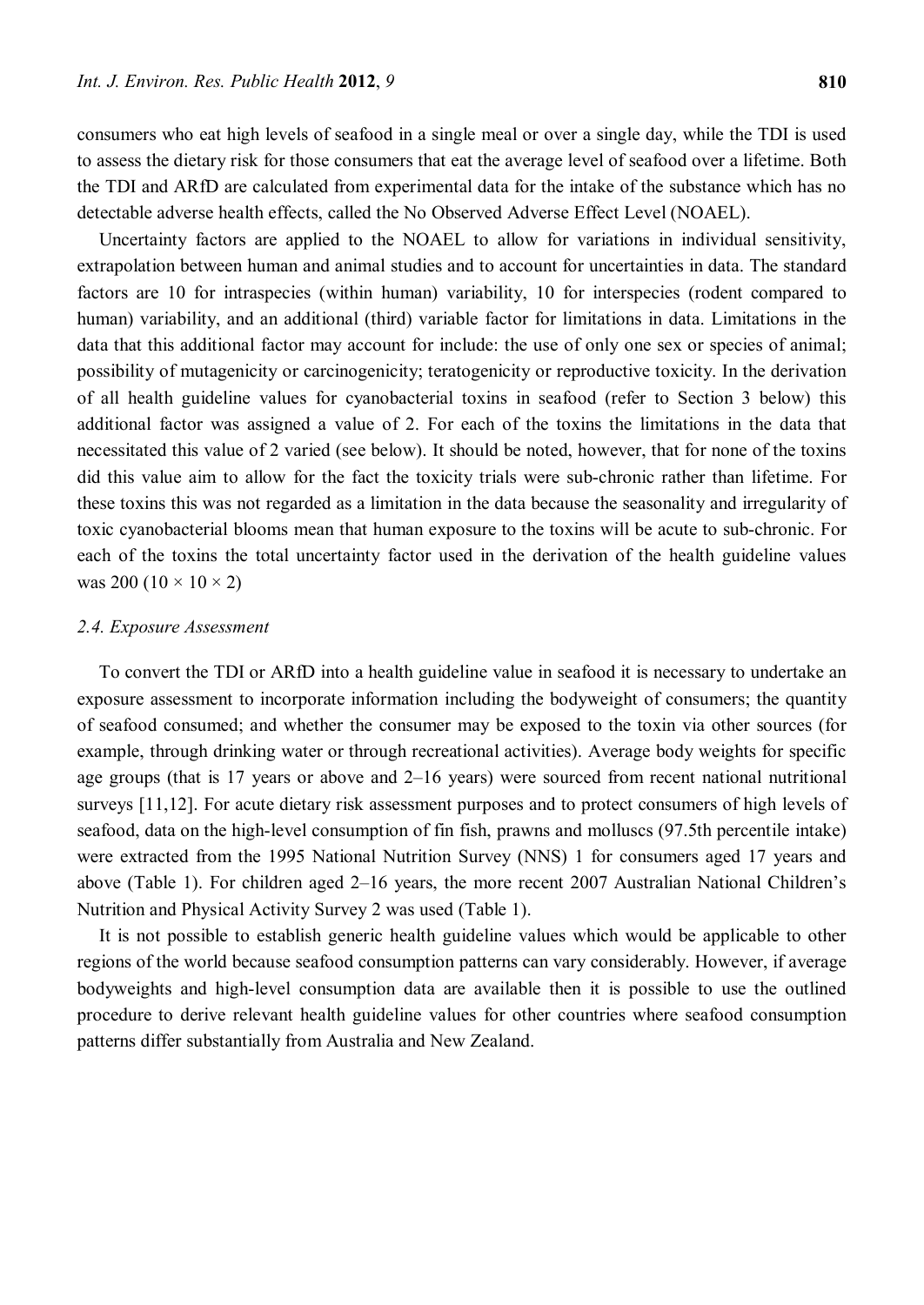| Age group<br>(years) | <b>Commodity</b>                     | Consumer intake <sup>4</sup><br>$g/kg$ BW $5/day$ | g/day | Survey $^{1,2}$ |
|----------------------|--------------------------------------|---------------------------------------------------|-------|-----------------|
| $\geq$ 17            | Fish (diadromous and freshwater) $3$ | 5.1                                               | 377   | 1995            |
|                      | Prawns                               | 5.1                                               | 377   |                 |
|                      | Mussels                              | 2.4                                               | 178   |                 |
| $2 - 16$             | Fish (diadromous and freshwater)     | 8.4                                               | 319   | 2007            |
|                      | Prawns                               | 6.2                                               | 236   |                 |
|                      | Molluscs <sup>6</sup>                | 39                                                | 148   |                 |

**Table 1.** High level seafood consumption (97.5th percentile).

Notes: <sup>1</sup> 1995 National Nutrition Survey of Australia (1995 NNS), surveying 13858 people aged 2 years and over. This survey used one 24-hour recall for all respondents and a second 24-hour recall for approximately 10% of respondents  $[11]$ ; <sup>2</sup> 2007 Australian National Children's Nutrition and Physical Activity Survey (2007 NCS), surveying 4487 people aged 2–16 years. The survey used two 24-hr recalls for all respondents. For the purposes of estimating acute dietary exposures only a single day 24-hour recall is used  $[12]$ ; <sup>3</sup> Diadromous and freshwater fish consumption excluding all marine fish; <sup>4</sup> The food consumption data outlined in the table includes the amount consumed alone and as an ingredient in mixed foods. In DIAMOND, FSANZ's dietary exposure assessment computer program, all mixed foods have a recipe and these recipes were used to break down mixed foods into their raw commodity components. For example fish contained in a fish casserole are included in fish consumption;  $5$  Bodyweights: 74 kg  $> 17$  years; 38 kg 2–16 years;  $6$  Consumption amounts for molluscs were used where there were insufficient consumers of mussels alone to derive a valid 97.5th percentile consumption value. There were only 11 consumers of mussels in the 2–16 year age group dataset. "Molluscs" includes mussels, octopus, oysters, scallops and squid.

#### *2.5. Allocation Factor*

In the context of this report the allocation factor is defined as the proportion of toxin exposure gained through the consumption of seafood. The only likely route of public exposure to cyanobacterial toxins would be through the consumption of seafood. Drinking water is not sourced from the Gippsland Lakes and recreational use of the lakes is strongly advised against as soon as a significant cyanobacterial bloom occurs, as per the *Guidelines for Managing Risks in Recreational Water* [13]. An allocation factor of one (or 100% of toxin exposure gained through consumption of seafood) was therefore deemed appropriate.

## *2.6. Risk Characterisation*

It is appropriate to consider the acute dietary risks posed by the presence of cyanobacterial toxins in seafood as they are acutely toxic and consumers may eat large portion sizes on occasions. Therefore, the establishment of maximum levels (MLs) for seafood should ideally be based on an acute dietary risk characterisation, which would be suitably protective of excessive chronic exposures as the target organ is the same following either a single or repeated dietary exposure.

There is a paucity of data on the thresholds of acute oral toxicity for cyanobacterial toxins and therefore limited potential to establish an ARfD for cylindrospermopsin and microcystins. On this basis, a conservative approach has been taken where the high-level intake (the 97.5th percentile intake)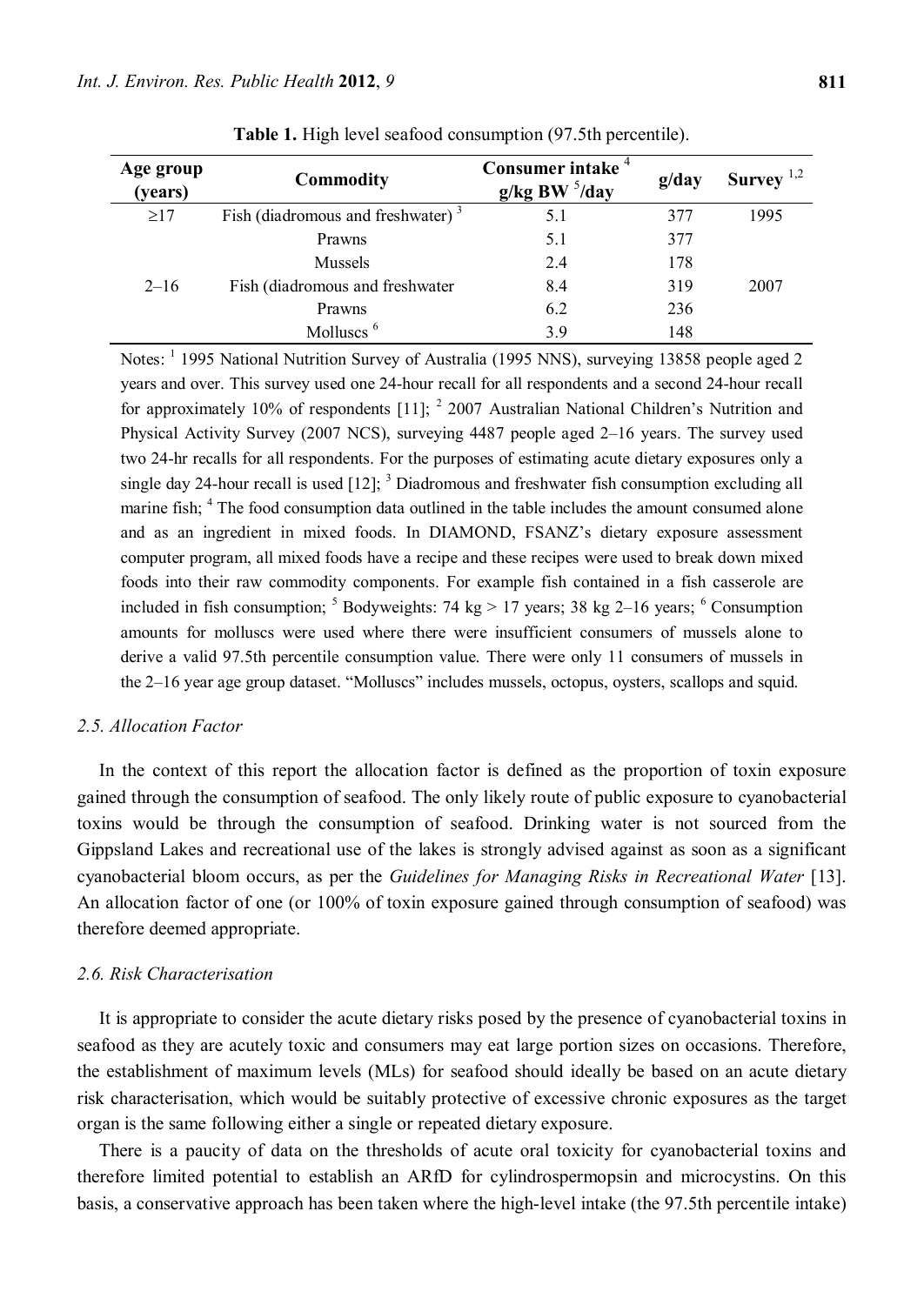of fin fish, prawns or mussels or molluscs have been compared with the TDI. Two population groups have been assessed; 17 years and above and 2–16 year olds. For the saxitoxins (STXs), no acute dietary risk characterisation has been undertaken because the current Australian and New Zealand ML has proven to be an effective risk management limit.

By integrating the hazard identification, dose-response and exposure assessment information, health guideline values for cylindrospermopsin and microcystins in seafood can be derived. The steps are as follows:

Step 1: Determine the TDI (μg/kg bw/day):

*TDI* (μg/kg bw/day) = No Observable Adverse Effect Level ÷ Uncertainty Factors (1)

Step 2: Determine the acceptable limit of toxin consumption per person per day  $(\mu g / d \alpha y)$ :

*Acceptable limit (μg/day) = TDI (or ARfD) × average bodyweight (kg) × allocation factor* (2)

Step 3: Define the high level intake of seafood per consumer per day (kg/day).

Step 4: Derive health guideline level for toxin in seafood:

*Guideline value (μg/kg) = Acceptable limit (μg/day)* <sup>÷</sup> *consumption of seafood per day (kg/day)* (3)

Health guideline values need to be derived for each cyanobacterial toxin separately (using specific TDI or ARfD values) and then for each seafood (fish, prawns and mussels or molluscs) separately (using different average consumption values).

## **3. Derivation of Health Guideline Values**

## *3.1. Cylindrospermopsin*

Cylindrospermopsin (CYN) occurs in fresh and brackish waters worldwide, due to the presence of the cyanobacterial genera *Cylindrospermopsis*, *Aphanizomenon*, *Anabaena*, *Raphidiopis*, *Lyngbya* and *Umezakia* [14].

Studies of bioaccumulation of cylindrospermopsin in gastropod snails, bivalves [15], crustaceans [16], amphibian tadpoles and fish [17] demonstrated that this toxin is concentrated into tissues from free solution and from toxic *Cylindrospermopsis* cells. The highest accumulation was seen in mussels with a whole-body concentration of almost 3 mg/kg dry weight, with the maximum tissue concentration found in haemolymph. Cylindrospermopsin appears in muscle tissue as well as viscera, increasing the possibility of consumption in these seafoods.

Human poisoning from CYN has been previously recorded. In Palm Island in 1979, for example, 150 people received hospital treatment for an unusual hepatoenteritis after drinking water from a reservoir that was treated with copper to remove a *Cylindrospermopsis* algal bloom [18]. The absence of toxin exposure information, however, makes this case unusable for the purposes of deriving a TDI. There have, however, been several published accounts of the oral toxicity of cylindrospermopsin in animals, with the majority of studies using a single dose [19–21]. Repeat oral dosing after a two week interval showed unexpectedly enhanced toxicity, indicating residual damage to the animals from the first dose [22].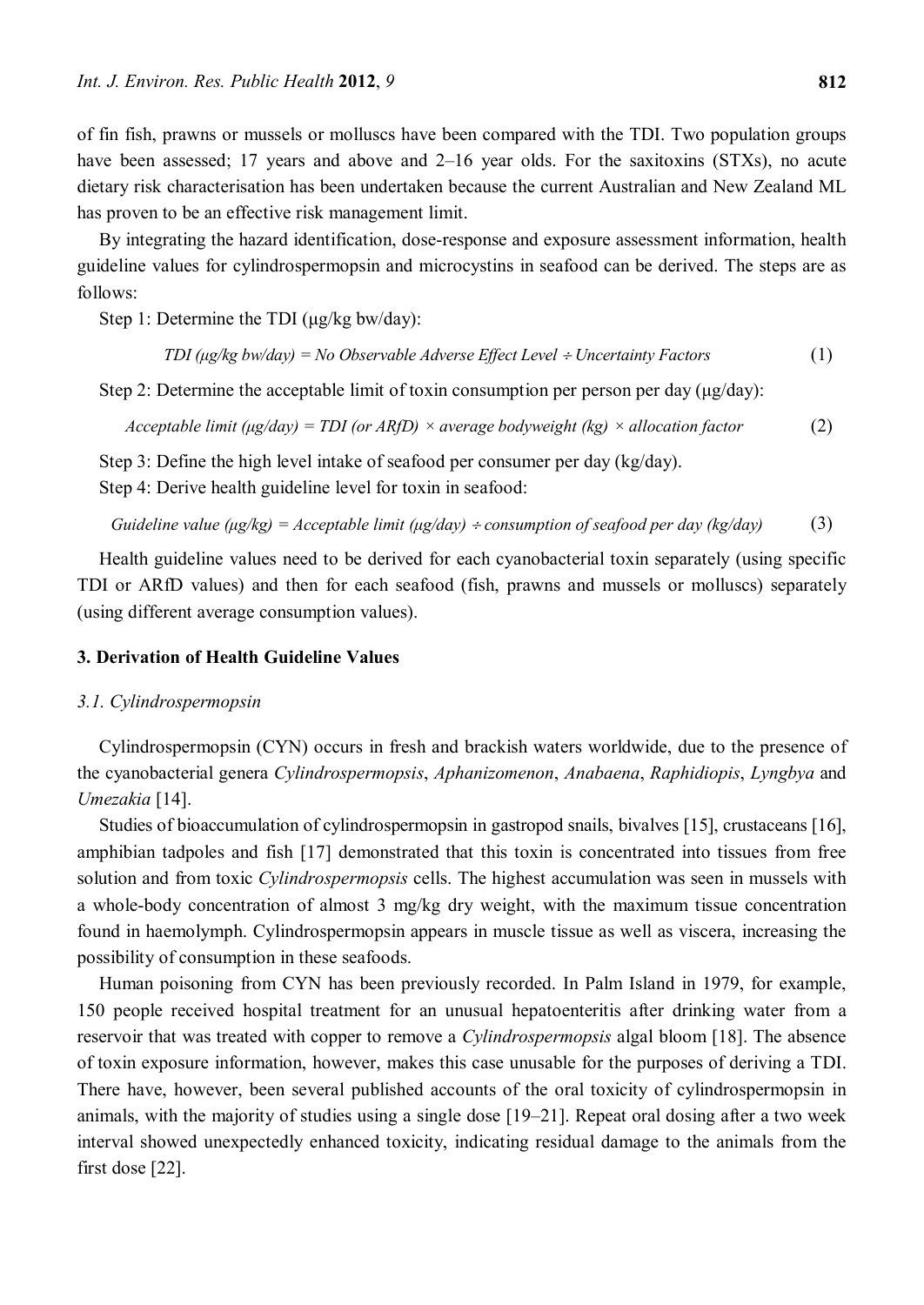A study by Humpage and Falconer [23], following the protocols set out by the OECD for subchronic oral toxicity assessment in rodents, exposed male Swiss Albino mice to cylindrospermopsin through drinking water and through gavage (dosing by mouth) [9]. The first trial used a cylindrospermopsin-containing extract from cultured *Cylindrospermopsis raciborskii*, supplied in drinking water for 10 weeks. The dose of cylindrospermopsin ranged from 0 to 657 μg/kg/day at 4 levels. The animals were examined clinically during the trial and showed no ill effects other than a small dose-related decrease in body weight compared to controls after 10 weeks. Liver and kidney weights were significantly higher with increasing dose. Several biochemical indicators of liver function showed dose-related changes. For instance, serum total bilirubin and albumin increased, while serum bile acids decreased. Liver enzyme changes in the serum showed a different pattern to those seen with acute liver poisoning or hepatitis, as only a small increase in serum alanine aminotransferase and a larger increase in alkaline phosphatase were observed. There was also a decrease in aspartate aminotransferase. The most substantial change observed was in the urine protein/creatinine concentration, which decreased sharply with dose. This was interpreted as reflecting decreased protein synthesis in the kidney through inhibition by the toxin. Histopathological examination of all internal organs showed changes only in the liver and kidney. Dose-related hepatocyte damage and renal proximal tubule necrosis were observed [23].

When it was apparent from these results that lower oral doses were required to find the No Observed Adverse Effect Level, Humpage and Falconer [23] carried out a second trial in which mice were dosed orally by gavage over 11 weeks with 0, 30, 60, 120 and 240 μg/kg/day of purified cylindrospermopsin. The same trends in serum parameters were seen, but with no statistically significant changes. Organ weights showed most sensitivity to these low doses with significant increases in body weight, and as a percentage of body weight, in liver, kidney, adrenal glands and testis. Minor histopathological damage was seen in the liver at the two upper dose levels, and in kidney proximal tubules at the highest dose. Urine protein/creatinine decreased progressively with dose, reaching significance at 120 μg/kg/day of oral cylindrospermopsin.

At very low dose levels of toxins compensatory changes occur in metabolism to restore homeostasis. The increases in organ weight can be expected to compensate for reductions in function as seen in the liver and kidneys, and compensation for stresses resulting from the toxin, for example in the adrenal glands. It therefore becomes subjective to decide where the No Observed Adverse Effect Level occurs, depending on which effect is considered adverse. From the urine protein data it is clear that the NOAEL is below 120 μg/kg/day. However statistically significant change in kidney weight occurred at 60 μg/kg/day.Thus to adopt the conservative viewpoint that the most sensitive response should be considered as the indicator of adverse effect, the dose of 30 μg/kg/day was accepted as the NOAEL from these trials [23]. Recent studies have corroborated this value and shown that both males and females are affected to a similar degree [24].

Thus using 30 μg/kg/day as the NOAEL, the TDI for cylindrospermopsin can be calculated.

$$
TDI(\mu g/kg/day) = 30 \div Uncertainty factors \tag{4}
$$

The uncertainty factors are 10 for intraspecies variability, 10 for interspecies variability and an additional factor of 2 given that there is recent evidence that CYN has teratogenic [25] and reproductive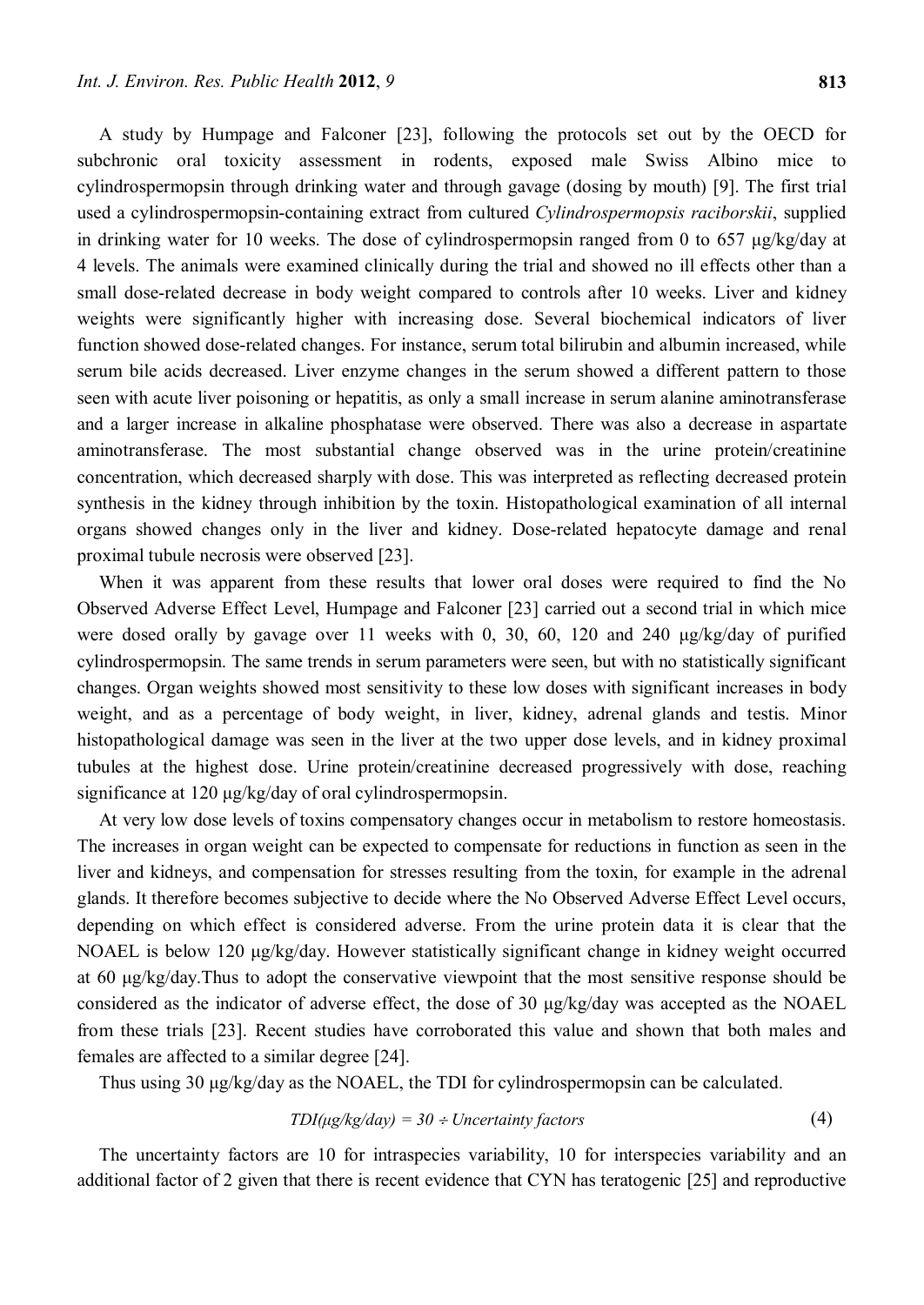effects [26], and there is preliminary evidence that it may be carcinogenic [20,22,27]. In these circumstances a reasonable additional uncertainty factor of 2 is applicable.

Step 1: TDI =  $30 \div 200 = 0.15 \text{ µg/kg/day}$ 

Step 2: Acceptable limit per day =  $0.15 \mu g/kg/day \times bodyweight (kg) \times 1.0$  (allocation factor)

**Table 2.** Acceptable daily limit for cylindrospermopsin with age and bodyweight.

|          | Age group (years) Average bodyweight (kg) | Acceptable daily limit $(\mu g / day)$ |
|----------|-------------------------------------------|----------------------------------------|
|          |                                           |                                        |
| $2 - 16$ |                                           |                                        |

Step 3: Obtain high-level consumption data for consumers aged 17 years and above and 2–16 years old—see Table 1.

Step 4: Derive health guideline level (μg/kg) for cylindrospermopsin in whole seafood sample—see Table 3. Acceptable limit (μg/day) ÷ consumption (kg/day) (that is Step 2 ÷ Step 3).

**Table 3.** Health guideline values for cylindrospermopsin toxin in seafood.

| Health Guideline Value (µg/kg of whole organism sample) |      |               |                         |  |
|---------------------------------------------------------|------|---------------|-------------------------|--|
| Age group (years)                                       | Fish | <b>Prawns</b> | <b>Mussels/Molluscs</b> |  |
| >17                                                     | 29   | 79            |                         |  |
| $2 - 16$                                                |      |               | 39                      |  |

Preliminary *in vitro* evidence suggests that deoxyCYN has similar potency to CYN, and so this analogue should be included in monitoring programs and toxicity assessments [28,29].

#### *3.2. Microcystins*

Microcystins have been the most thoroughly investigated cyanobacterial toxin group, and is still the major toxin group under investigation. The majority of human and animal microcystin-related poisonings worldwide have been associated with the presence of the cyanobacterial species *Microcystis aeruginosa and M. flos-aquae*. Microcystins may also be produced by species of the planktonic genera *Anabaena*, *Planktothrix (Oscillatoria)*, *Nostoc*, and *Anabaenopsis*.

The microcystins are a family of cyclic peptide toxins, containing seven peptide-linked amino acids, in which acids in L-configuration occupy two positions in the ring. A range of L-amino acids may take these positions, with consequences for toxicity over a range approaching ten-fold. To standardize guideline values, microcystins toxicity is expressed as toxicity equivalent to microcystin-LR (leucine, arginine) [6].

The most significant recorded human poisoning event due to microcystins occurred in Brazil in 1996 at the Caruaru Dialysis Clinic [30]. Cyanobacterial toxins contaminated the clinic's water source, so that intravenous exposure to microcystins and cylindrospermopsins during routine renal dialysis treatment led to acute liver failure in 100 patients and resulted in 76 deaths [30]. An Australian study has revealed toxic liver damage (an increase in the activity of the hepatic enzyme–glutamyl-transferase) coincided with a bloom of *M. aeruginosa* in 1981 in a drinking water supply in Armidale NSW [31,32]. At lower doses there is also evidence that microcystin's effects on cell regulation may increase the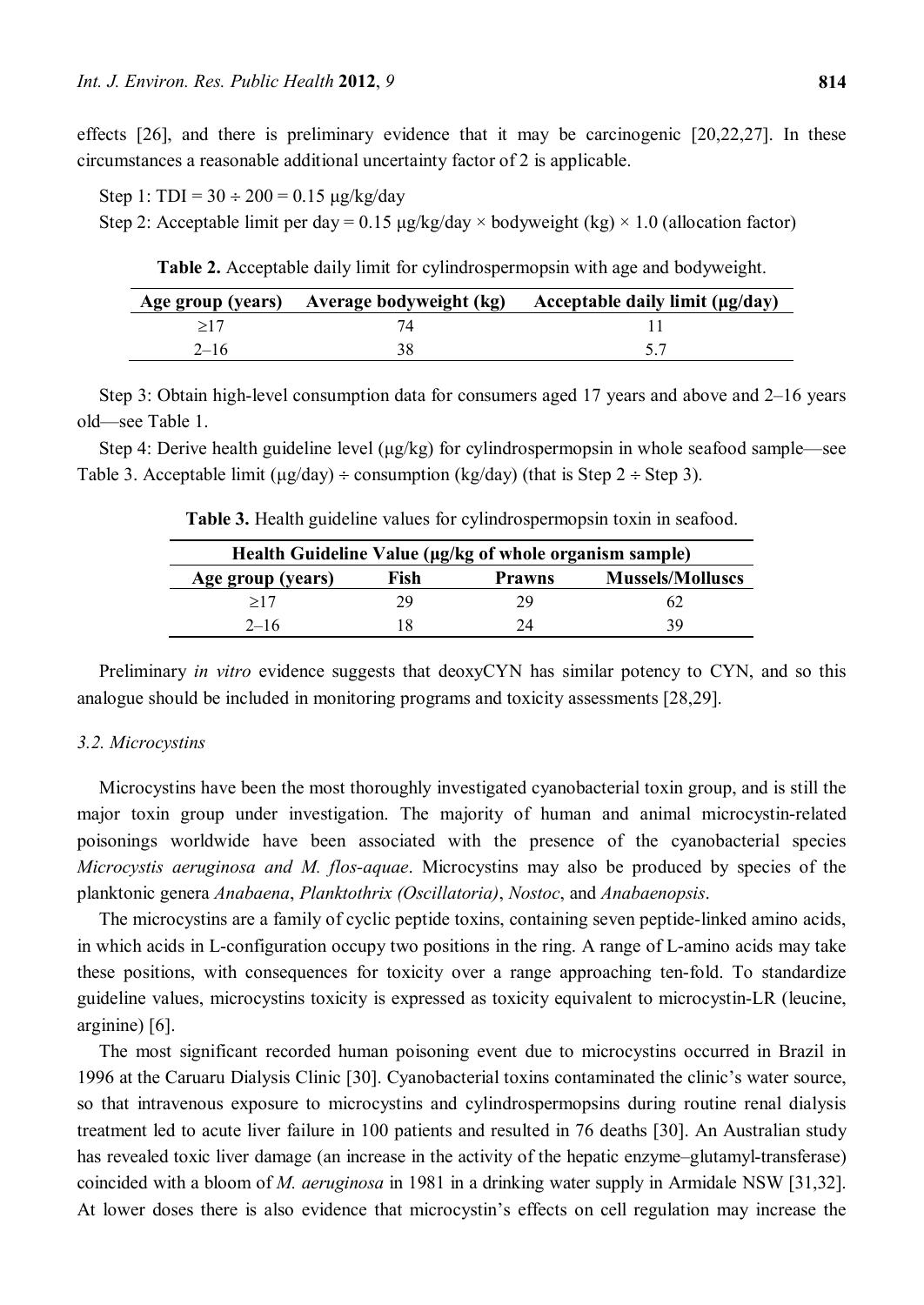growth rate of existing tumours (tumour promotion) [33]. This evidence has been provided by both experimental and epidemiological studies [34] with microcystins and nodularins implicated in tumour promotion in both the liver [35,36] and colon [37]. However, reliable dose-response data for studies recording human exposure to microcystins is lacking, therefore animal studies must be relied upon to derive a TDI.

The only animal study that has met the OECD criteria for subchronic oral toxicity assessment in rodents is that of Fawell *et al.* (1994) [38]. Their 13-week oral gavage study of mice exposure met the criteria for experimental design, duration of exposure and used both sexes of animal. Fawell *et al.* (1994) concluded that the NOAEL for microcystin-LR was 40 μg/kg/day. This is supported by an oral toxicity study carried out in pigs, which resulted in a Lowest Observable Adverse Effect Level (LOAEL) of 100 μg/kg/day of microcystin-LR equivalents [6]. The International Agency for Research on Cancer has recently classified microcystin-LR as a "possible human carcinogen" (Class 2B) [39]. The cited mechanism of action is protein phosphatase inhibition and so the assumption of a threshold dose below that no adverse effect occurs still applies. It is appropriate, therefore, to derive a TDI from the NOAEL.

Thus using 40 μg/kg/day as the NOAEL, the TDI for microcystin-LR (and equivalent toxins) can be calculated:

$$
TDI \, (\mu g/kg/day) = 40 \, \mu g/kg/day \div uncertainty factors \tag{5}
$$

The uncertainty factors are 10 for intraspecies variability, 10 for interspecies variability, and an additional factor of 2 for limitations in data, including evidence of tumour promotion, suspicion of carcinogenesis [39], conflicting data in teratogenesis, and recent evidence of reproductive toxicity.

Step 1: TDI =  $40\mu$ g/kg/day ÷ 200 = 0.2 $\mu$ g/kg/day.

Step 2: Acceptable limit per day =  $0.2\mu$ g/kg/day × bodyweight( kg) × 1.0 (allocation factor)

|          | Age group (years) Average bodyweight (kg) | Acceptable daily limit (μg/day) |
|----------|-------------------------------------------|---------------------------------|
|          |                                           | 14 8                            |
| $2 - 16$ |                                           | 76.                             |

**Table 4.** Acceptable daily limit for microcystins with age and bodyweight.

Step 3: Apply high level consumption data from Table 1.

Step 4: Derive health guideline level for seafood for microcystin-LR and similar toxins.

| <b>Table 5.</b> Derived health guideline values for microcystins in seafood. |  |  |
|------------------------------------------------------------------------------|--|--|
|                                                                              |  |  |

| Health Guideline Value (µg/kg of whole organism sample) |      |               |                         |  |
|---------------------------------------------------------|------|---------------|-------------------------|--|
| Age group (years)                                       | Fish | <b>Prawns</b> | <b>Mussels/Molluscs</b> |  |
| >17                                                     | 39   | 39            |                         |  |
| $2 - 16$                                                |      |               |                         |  |

#### *3.3. Nodularin*

Nodularin is a hepatotoxin produced by *Nodularia spumigena*. *N. spumigena* is primarily regarded as a brackish water species and forms blooms in estuarine lakes in Australia and New Zealand and in the Baltic Sea in Europe [40]. In addition to these saline environments, there have also been frequent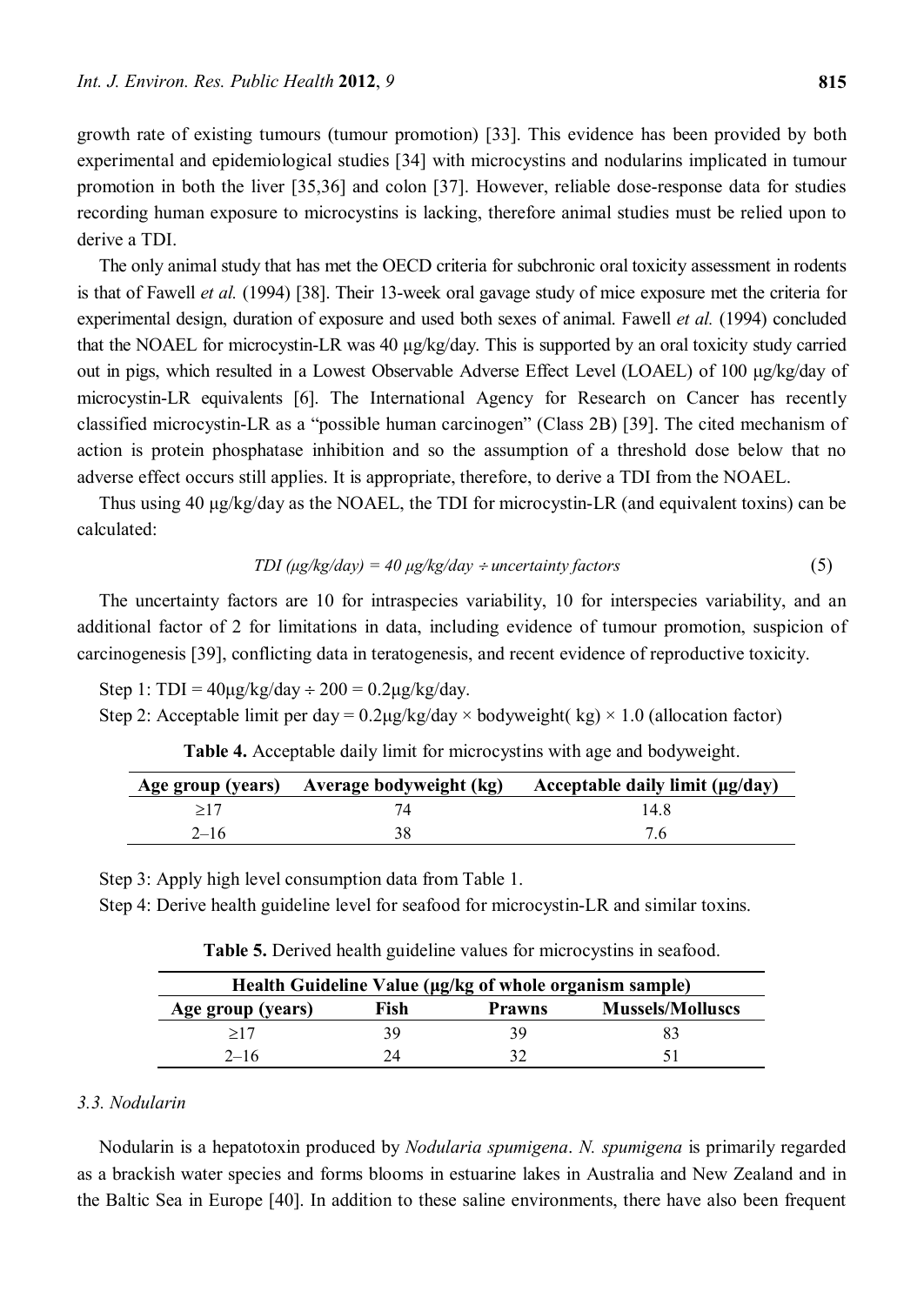blooms in the freshwater lakes of the lower River Murray in South Australia [41]. As a brackish water species *N. spumigena* is the most common toxic cyanobacterial species in the Gippsland Lakes.

Nodularin is structurally very similar to microcystin and has a similar mode of toxicity showing the same hepatotoxic effects through the inhibition of protein phosphatases [42]. Some have suggested it may be more carcinogenic than microcystin [43]. No human poisonings have been recorded as a result of ingestion of *N. spumigena* [31] however it is "at least as hepatotoxic as microcystins for intraperitoneal exposure in experimental animals and, given its identical mode of action, can be regarded as presenting at least the same risk to human health as microcystins if ingested in drinking water" [40]. Due to the structural similarities between microcystins and nodularin and the lack of animal studies looking at the health effects associated with exposure to nodularin it is acceptable that the guideline value for microcystins be applied to nodularin. Several published risk assessments have used a similar approach [5,44]. For calculations, refer to the 'Microcystins' section above.

# *3.4. Saxitoxins*

There have been no recorded cases of human poisonings as a result of ingestion of saxitoxins produced by cyanobacteria [6]. There are, however, documented cases where saxitoxins arising from dinoflagellates have led to neurotoxic effects as well as death in humans [45]. The established health guideline value for saxitoxins produced by dinoflagellates is 0.8 mg/kg (STX toxicity equivalents) in bivalve mussels (shellfish). This value is used by Food Standards Australia New Zealand (FSANZ Food Standard 1.4.1) and the Victorian Shellfish Quality Assurance Program [46].

Cyanobacteria produce different analogues of saxitoxin as compared to microalgae. In the U.S. *Aphanizomenon* produces saxitoxins, however the only known cyanobacterial producer in Australia is *Anabaena circinalis* [47]. Current evidence suggests that this species produces mainly the less toxic C-toxin analogues, along with lesser amounts of the more toxic analogues commonly found in marine microalgae. However, it is known that acidic or alkaline conditions and heat can chemically convert the C-toxins to the more toxic variants, and that similar bioconversions can occur within shellfish [48]. There is currently no information on the degree of inter-conversion that occurs from these low toxicity variants to the more toxic ones during cooking or digestion in the stomach, although it is known that the more toxic variants are stable at normal cooking temperatures [49].

The health guideline value of 0.8 mg/kg is a long-standing limit that has been used for marine saxitoxins. There has been a long history of success (nearly 50 years) associated with this level, with no evidence of human illnesses from commercially harvested products [45]. Weckell *et al.* attempted to trace the origin of the guideline value and noted that it originated from a U.S. Marine Biotoxins Program [7]. The limit was established in the 1930s 'based on bioassays measuring toxic activity in mice', but the exact details of its derivation are uncertain [7]. Despite this, the saxitoxin guideline value has been used by all major regulatory agencies around the world for many years and it does appear to be protective of public health [7].

However, in 2009 the European Food Safety Authority (EFSA) was asked by the European Commission to review the existing ML for saxitoxin. Following a review of published literature EFSA established an ARfD for saxitoxin of 0.5 μg saxitoxin equivalents/kg bw based on human data [49]. Together with an estimate of acute dietary intake for shellfish, EFSA revised the ML down to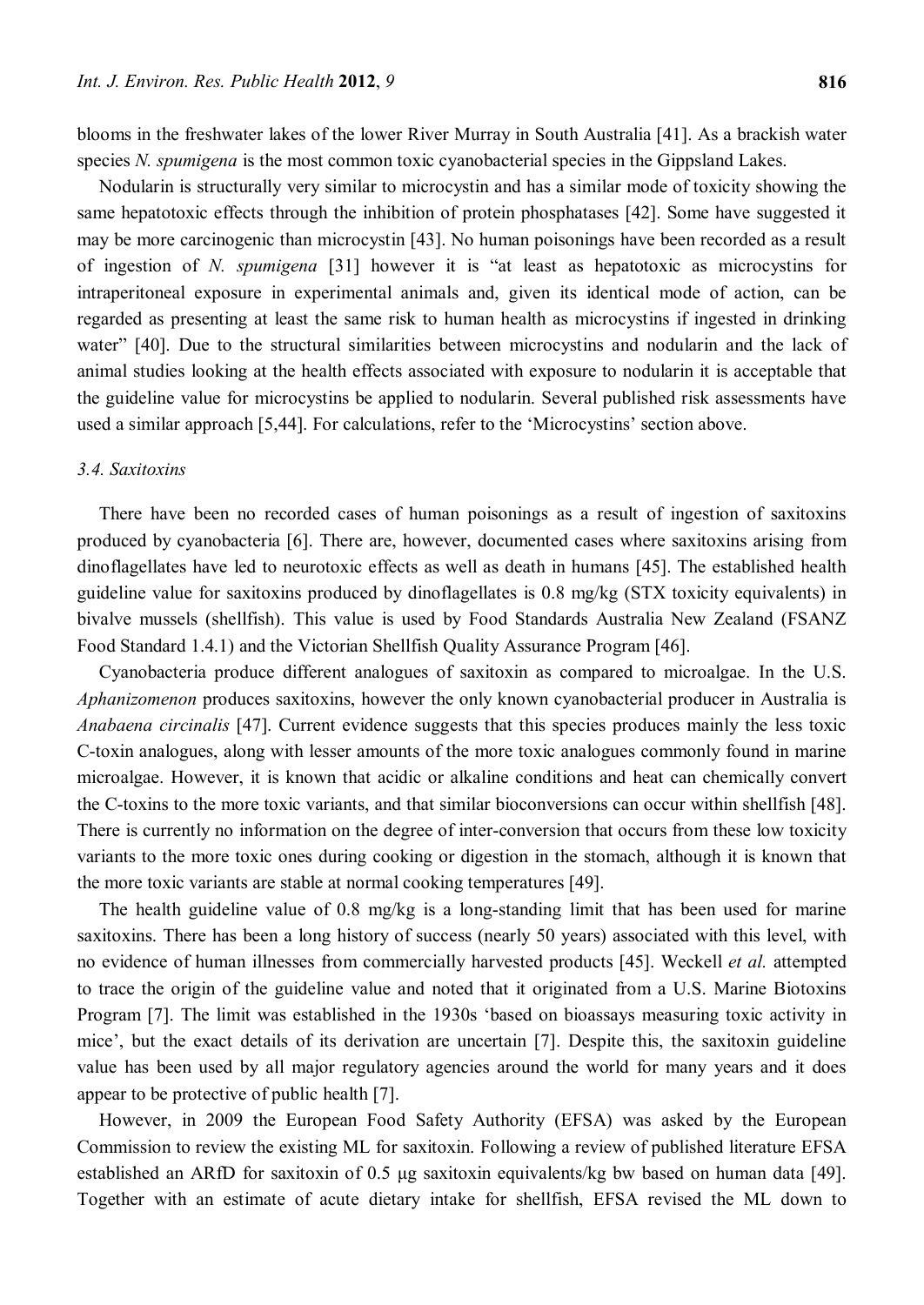75 μg STX equivalents/kg shellfish meat. As the existing saxitoxin ML of 0.8 mg/kg in the Food Standards Code has a long history of effective protection for human health, this substantial downward revision is under further consideration.

# **4. Summary**

Our conclusions may be summarized by Table 6.

**Table 6.** Health guideline values for cyanobacterial toxins in seafood (based on consumption by 2–16 year age group).

|                                                             | Health guideline value<br>(µg/kg of whole organism sample) |               |                                      |  |
|-------------------------------------------------------------|------------------------------------------------------------|---------------|--------------------------------------|--|
| <b>Toxin</b>                                                | Fish                                                       | <b>Prawns</b> | <b>Mussels or</b><br><b>Molluscs</b> |  |
| Cylindrospermopsin and deoxyCYN                             | 18                                                         | 24            | 39                                   |  |
| Microcystin-LR $*$ or equivalent<br>toxins, incl. Nodularin | 24                                                         | 32            | 51                                   |  |
| <b>Saxitoxins</b>                                           | 800                                                        | 800           | 800                                  |  |

**\*** The guideline value represents the sum value of all microcystins and nodularin present.

## **References**

- 1. Day, P.; Cribb, J.; Burgi, A. *The Ecology of Algal Blooms in the Gippsland Lakes*; Gippsland Lakes and Catchment Taskforce: Bairnsdale, Australia, 2011.
- 2. Falconer, I.R. *Cyanobacterial Toxins of Drinking Water Supplies*; CRC Press: Boca Raton, FL, USA, 2005; pp. 45–68.
- 3. Francis, G. Poisonous Australian lake. *Nature* **1878**, *18*, 11–12.
- 4. Meriluoto, J.A.O.; Spoof, L. Cyanotoxins: Sampling, Sample Processing and Toxin Uptake. In *Cyanobacterial Harmful Algal Blooms: State of Science and Research Needs*; Hudnell, H.K., Ed.; Springer: New York, NY, USA, 2008; pp. 483–499.
- 5. Van Buynder, P.G.; Oughtred, T.; Kirkby, B.; Phillips, S.; Eaglesham, G.; Thomas, K.; Burch, M. Nodularin uptake by seafood during a cyanobacterial bloom. *Environ. Toxicol.* **2001**, *16*, 468–471.
- 6. Kuiper-Goodman, T.; Falconer, I.R.; Fitzgerald, J. Human Health Aspects. In *Toxic Cyanobacteria in Water: A Guide to Their Public Health Consequences, Monitoring and Management*; Chorus, I., Bartram, J., Eds.; E & FN Spon: London, UK, 1999; pp. 113–153.
- 7. Wekell, J.C.; Hurst, J.; Lefebure, K.A. The origin of the regulatory limits for PSP and ASP toxins in shellfish. *J. Shellf. Res.* **2004**, *23*, 927–930.
- 8. enHealth. *Environmental Health Risk Assessment—Guidelines for Assessing Human Health Risks from Environmental Hazards*; Department of Health and Aging and enHealth Council: Sydney, Australia, 2012.
- 9. OECD. *OECD Guideline for the Testing of Chemicals*; Organisation for European Cooperation and Development: Paris, France, 1998.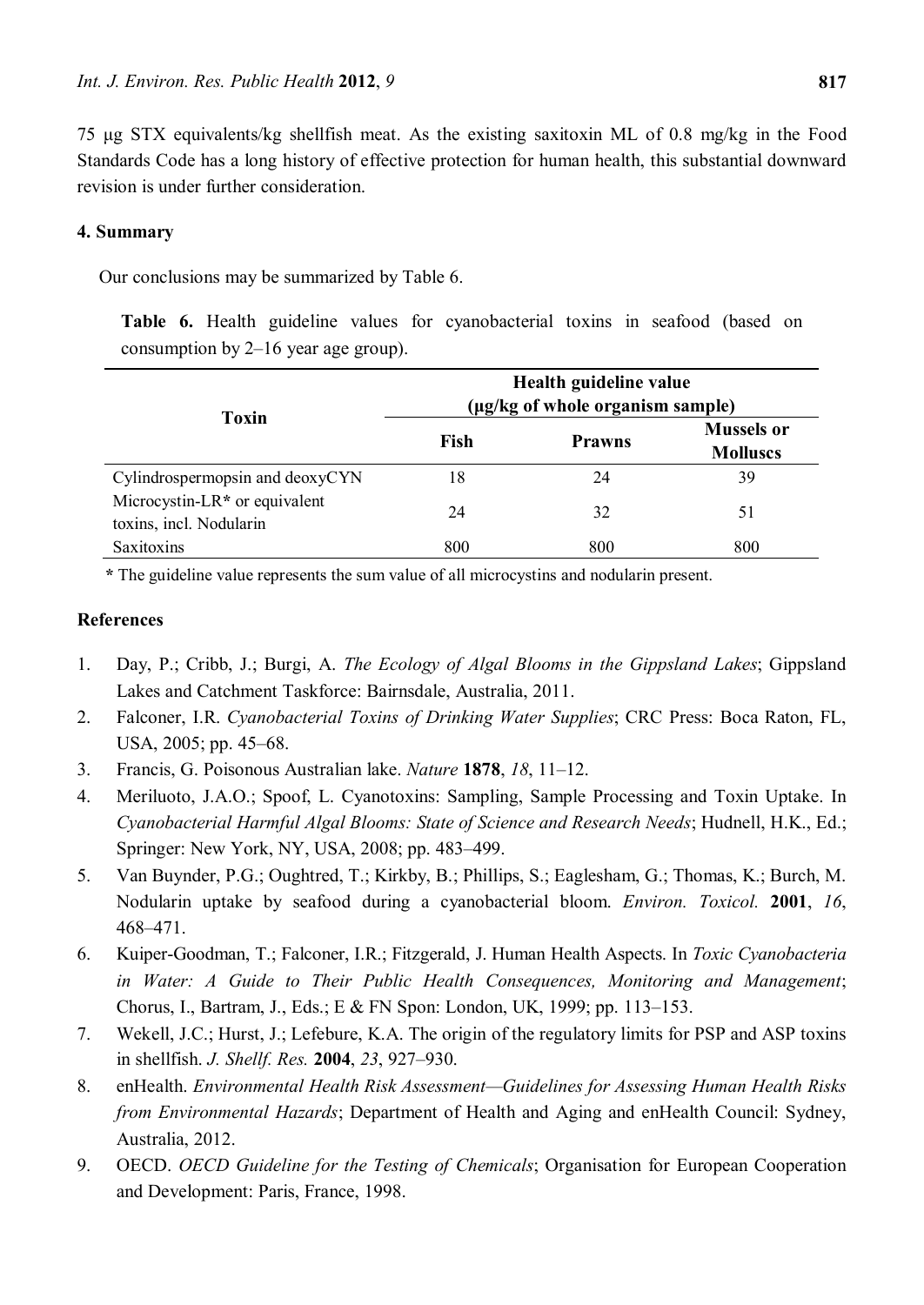- 10. Solecki, L.; Davies, L.; Dellarco, V.; Dewhurst, I.; van Raaij, M.; Tritscher, A. Guidance on setting of acute reference dose (ARfD) for pesticides. *Food Chem. Toxicol.* **2005**, *43*, 1569–1593.
- 11. Australian Bureau of Statistics. *National Nutrition Survey Nutrient Intakes and Physical Measurements Australia 1995*; AGPS: Canberra, Australia, 1998.
- 12. Department of Health and Ageing. *2007 Australian National Children's Nutrition and Physical Activity Survey*; Department of Health and Ageing: Canberra, Australia, 2008.
- 13. NHMRC. *Guidelines for Managing Risks in Recreational Water*; National Health and Medical Research Council: Canberra, Australia, 2008.
- 14. Seifert, M.; McGregor, G.; Eaglesham, G.; Wickramasinghe, W.; Shaw, G. First evidence for the production of cylindrospermopsin and deoxy-cylindrospermopsin by the freshwater benthic cyanobacterium Lyngbya wollei (Farlow ex Gomont) Speziale and Dyck. *Harmful Algae* **2007**, *6*, 73–80.
- 15. Saker, M.L.; Metcalf, J.S.; Codd, G.A.; Vasconcelos, V.M. Accumulation and depuration of the cyanobacterial toxin cylindrospermopsin in the freshwater mussel Anodonta cygnea. *Toxicon* **2004**, *43*, 185–194.
- 16. Saker, M.L.; Eaglesham, G.K. The accumulation of cylindrospermopsin from the cyanobacterium *Cylindrospermopsis raciborskii* in tissues of the Redclaw crayfish *Cherax quadricarinatus*. *Toxicon* **1999**, *37*, 1065–1077.
- 17. Kinnear, S. Cylindrospermopsin: A decade of progress on bioaccumulation research. *Mar. Drugs* **2010**, *8*, 542–564.
- 18. Byth, S. Palm Island mystery disease. *Med. J. Aust.* **1980**, *2*, 40–42.
- 19. Falconer, I.R.; Hardy, S.J.; Humpage, A.R.; Froscio, S.M.; Tozer, G.J.; Hawkins, P.R. Hepatic and renal toxicity of the blue–green alga (cyanobacterium) *Cylindrospermopsis raciborskii* in male Swiss albino mice. *Environ. Toxicol.* **1999**, *14*, 143–150.
- 20. Shaw, G.R.; Seawright, A.A.; Moore, M.R.; Lam, P.K. Cylindrospermopsin, a cyanobacterial alkaloid: Evaluation of its toxicological activity. *The. Drug Monit.* **2000**, *22*, 89–92.
- 21. Seawright, A.A.; Nolan, C.C.; Shaw, G.R.; Chiswell, R.K.; Norris, R.L.; Moore, M.R.; Smith, M.J. The oral toxicity for mice of the tropical cyanobacterium *Cylindrospermopsis raciborskii* (Woloszynska). *Environ. Toxicol.* **1999**, *14*, 135–142.
- 22. Falconer, I.R.; Humpage, A.R. Preliminary evidence for in vivo tumour initiation by oral administration of extracts of the blue-green alga *Cylindrospermopsis raciborskii* containing the toxin cylindrospermopsin. *Environ. Toxicol.* **2001**, *16*, 192–195.
- 23. Humpage, A.R.; Falconer, I.R. Oral toxicity of the cyanobacterial toxin cylindrospermopsin in male Swiss albino mice: Determination of No Observed Adverse Effect Level for deriving a drinking water guideline value. *Environ. Toxicol.* **2003**, *18*, 94–103.
- 24. Sukenik, A.; Reisner, M.; Carmeli, S.; Werman, M. Oral toxicity of the cyanobacterial toxin cylindrospermopsin in mice: Long-term exposure to low doses. *Environ. Toxicol.* **2006**, *21*, 575–582.
- 25. Rogers, E.H.; Zehr, R.D.; Gage, M.I.; Humpage, A.R.; Falconer, I.R.; Marr, M.; Chernoff, N. The cyanobacterial toxin, cylindrospermopsin, induces fetal toxicity in the mouse after exposure late in gestation. *Toxicon* **2007**, *49*, 855–864.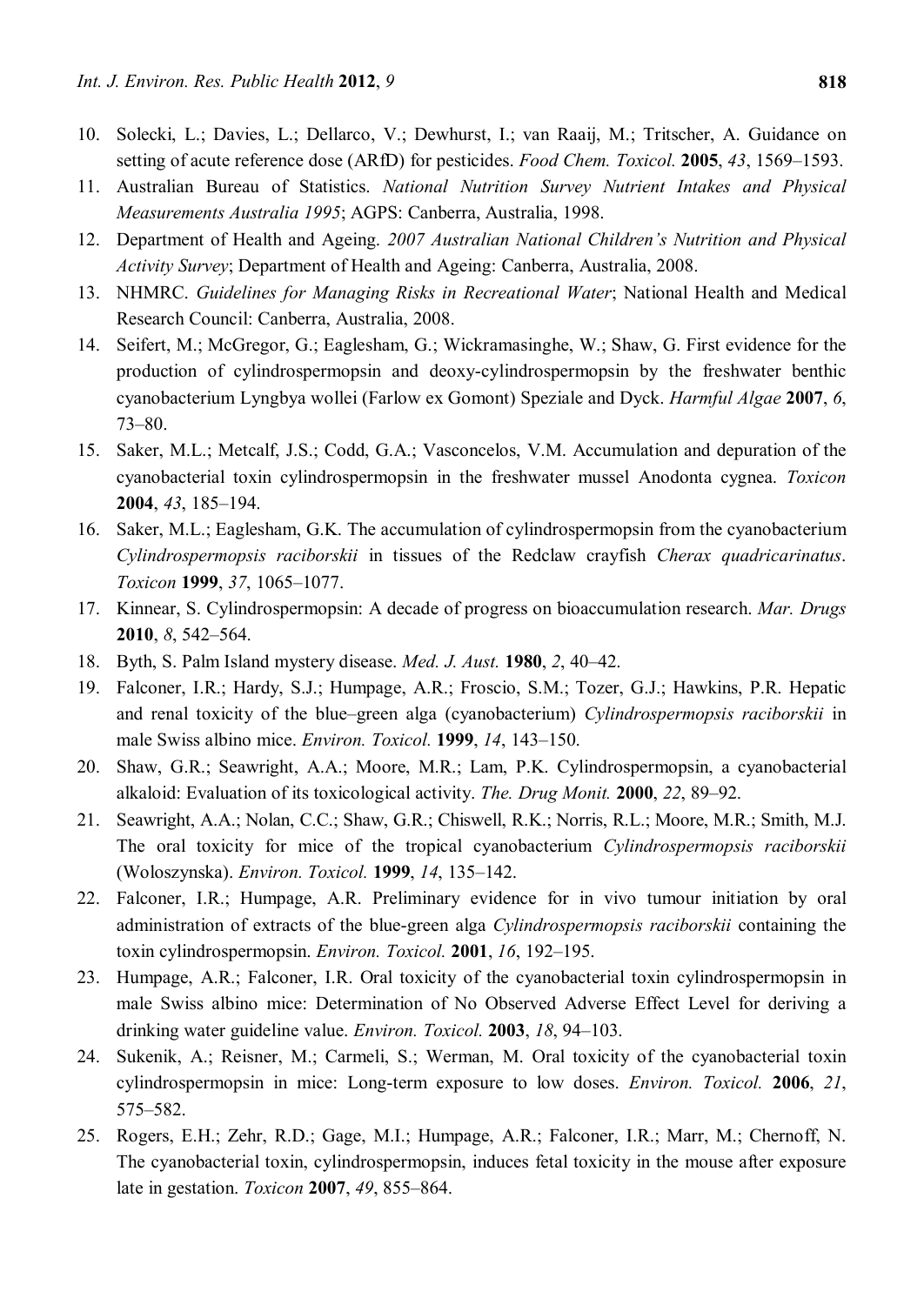- 26. Young, F.M.; Micklem, J.; Humpage, A.R. Effects of blue-green algal toxin cylindrospermopsin (CYN) on human granulosa cells *in vitro*. *Reprod. Toxicol.* **2008**, *25*, 374–380.
- 27. Humpage, A.R.; Fenech, M.; Thomas, P.; Falconer, I.R. Micronucleus induction and chromosome loss in transformed human white cells indicate clastogenic and aneugenic action of the cyanobacterial toxin, cylindrospermopsin. *Mutat. Res.* **2000**, *472*, 155–161.
- 28. Looper, R.E.; Runnegar, M.T.C.; Williams, R.M. Synthesis of the putative structure of 7-deoxycylindrospermopsin: C7 oxygenation is not required for the inhibition of protein synthesis. *Angew. Chem. Int. Ed.* **2005**, *44*, 3879–3881.
- 29. Neumann, C.; Bain, P.; Shaw, G.R. Studies of the comparative *in vitro* toxicology of the cyanobacterial metabolite deoxycylindrospermopsin. *J. Toxicol. Environ. Health* **2007**, *70*, 1679–1686.
- 30. Carmichael, W.W.; Azevedo, S.M.; An, J.S.; Molica, R.J.; Jochimsen, E.M.; Lau, S.; Rinehart, K.L.; Shaw, G.R.; Eaglesham, G.K. Human fatalities from cyanobacteria: Chemical and biological evidence for cyanotoxins. *Environ. Health Perspect.* **2001**, *109*, 663–668.
- 31. Falconer, I.R. Toxic cyanobacterial bloom problems in Australian waters: Risks and impacts on human health. *Phycologia* **2001**, *40*, 228–233.
- 32. Rao, P.V.L.; Gupta, N.; Bhaskar, A.S.; Jayaraj, R. Toxins and bioactive compounds from cyanobacteria and their implications on human health. *J. Environ. Biol.* **2002**, *23*, 215–224.
- 33. CRCWQT. *Cyanobacteria Management and Implications for Water Quality: Outcomes from the Research Programs of the Cooperative Research Centre for Water Quality and Treatment*; CRCWQT: Salisbury, Australia, 2006.
- 34. Gilroy, D.J.; Kauffman, K.W.; Hall, R.A.; Huang, X.; Chu, F.S. Assessing potential health risks from microcystin toxins in blue–green algae dietary supplements. *Environ. Health Perspect.* **2000**, *108*, 435–439.
- 35. Ito, E.; Kondo, F.; Terao, K.; Harada, K. Short Communications: Neoplastic nodular formation in mouse liver induced by repeated intraperitoneal injections of microcystin-LR. *Toxicon* **1997**, *35*, 1453–1457.
- 36. Nishiwaki-Matsushima, R.; Ohta, T.; Nishiwaki, S.; Suganuma, M.; Kohyama, K.; Ishikawa, T.; Carmichael, W.W.; Fujiki, H. Liver tumor promotion by the cyanobacterial cyclic peptide toxin microcystin-LR. *J. Cancer Res. Clin. Oncol.* **1992**, *118*, 420–424.
- 37. Humpage, A.R.; Hardy, S.J.; Moore, E.J.; Froscio, S.M.; Falconer, I.R. Microcystins (cyanobacterial toxins) in drinking water enhance the growth of aberrant crypt foci in the mouse colon. *J. Toxicol. Environ. Health* **2000**, *61*, 155–165.
- 38. Fawell, J.K.; James, C.; James, H. *Toxins from Blue-Green Algae: Toxicological Assessment of Microcystin-LR and a Method for Its Determination in Water*; Water Research Centre: Marlow, Bucks, Medmenham, UK, 1994; pp. 1–46.
- 39. Grosse, Y.; Baan, R.; Straif, K.; Secretan, B.; El Ghissassi, F.; Cogliano, V.; WHO International Agency for Research on Cancer Monograph Working Group. Carcinogenicity of nitrate, nitrite, and cyanobacterial peptide toxins. *Lancet Oncol.* **2006**, *7*, 628–629.
- 40. NHMRC. *Australian Drinking Water Guidelines*; National Health and Medical Research Council and Natural Resource Management Ministerial Council: Canberra, Australia, 2004.